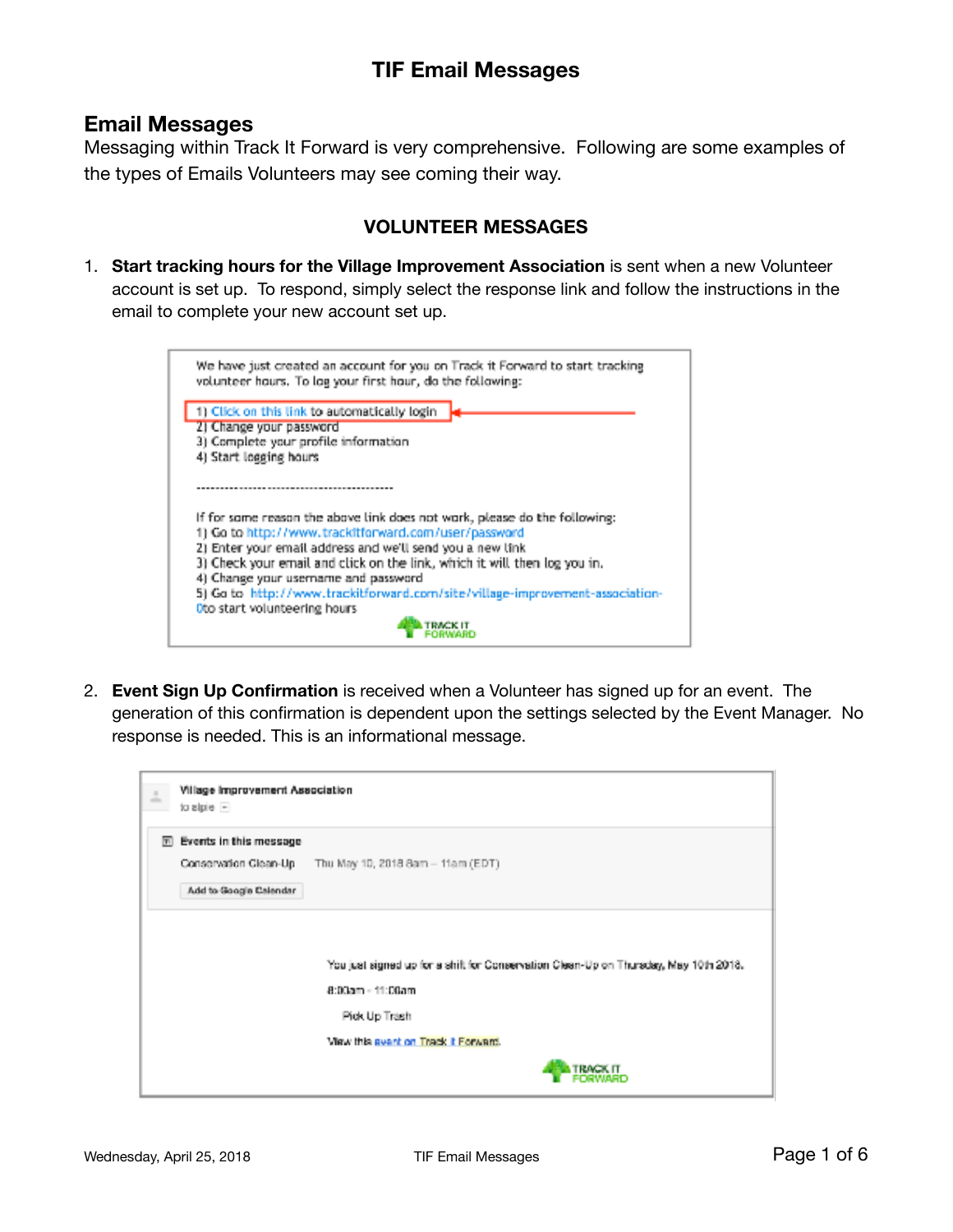3. **Event Sign Up Reminder Message** is received two days prior to an Event for which you have volunteered or been invited to. No response is needed. This is an informational message.



4. **Meeting Invitation Message** is received when an Event Manager includes your name on a meeting list. Using the RSVP link, respond only if you cannot attend. Go to the meeting and remove your name from the Event Sign Up sheet.

You've been invited to a Home Life Committee Meeting on Friday, March 23rd 2018 at 7:00am. Our meeting will start early and will run late. Please bring coffee and lots of ideas. We will be looking at Home Life projects to continue for the 2018-2020 term. Hope to see you there.

RSVP on Track it Forward

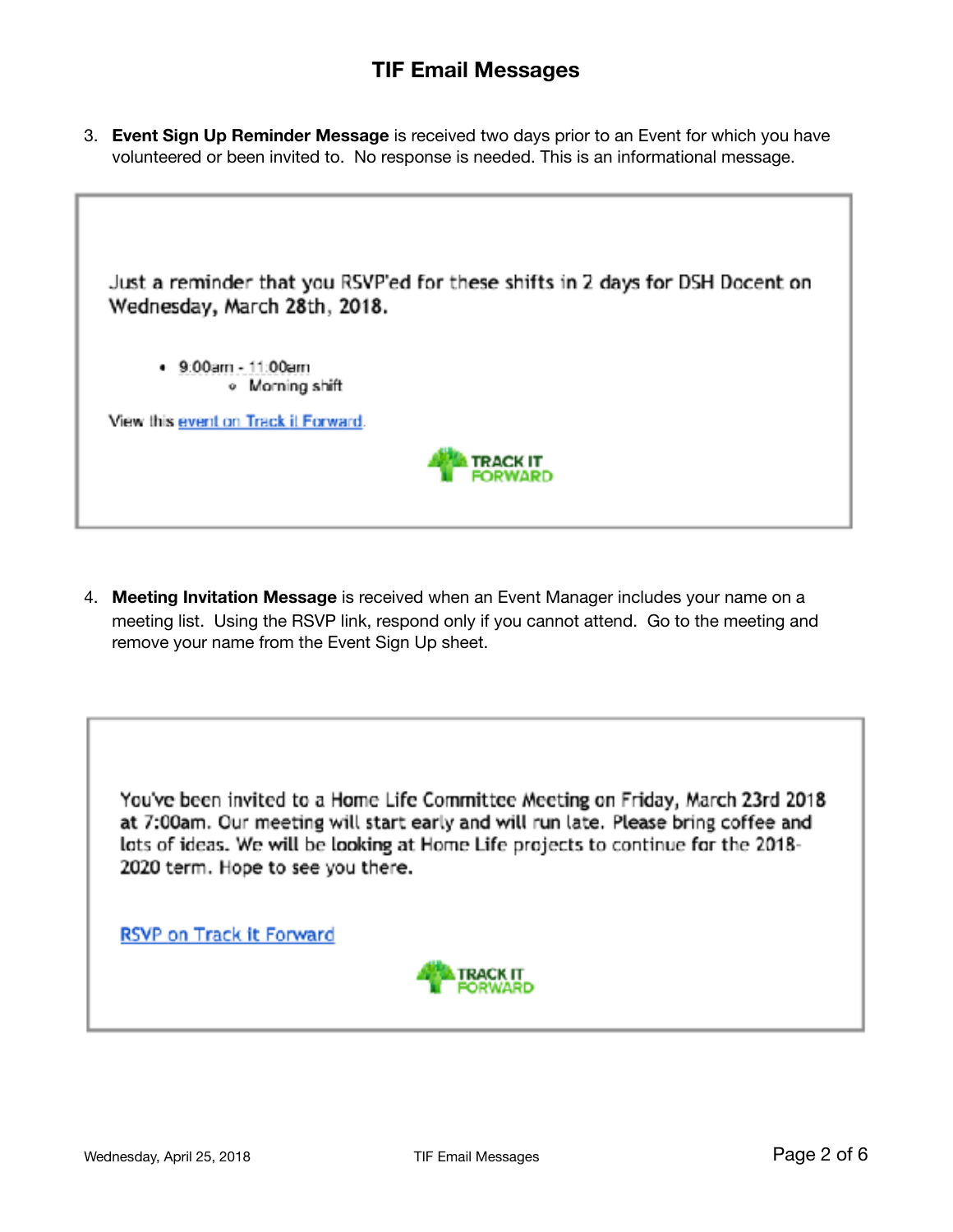5. **Log Hours Reminder Message** is received the day after an event has taken place. If a Volunteer receives this message, the Event Manager did not set the Event up for build hours recording. Each Volunteer should record their own hours for this Event using the link provided within the message.



6. **Hours Rejection Notification Message** is received when the Activity Approver finds a problem with your hours entry. Note the reason for the rejection and make appropriate changes using the "Adjust Your Hour Log" button.

| One of your recent submissions has been rejected because of the following reason:<br>You work too fast |
|--------------------------------------------------------------------------------------------------------|
|                                                                                                        |
| Volunteer: Babel Sharon Worker Bee<br>Ernail: sipic@comoast.net                                        |
| Date:                                                                                                  |
| Hours: 1                                                                                               |
| Activity: Membership Committee                                                                         |
| <b>GIK:</b>                                                                                            |
| Notes:                                                                                                 |
| <b>Adjust Your Hour Log</b>                                                                            |
| -- The Track it Forward Team                                                                           |
| <b>TRACK IT</b>                                                                                        |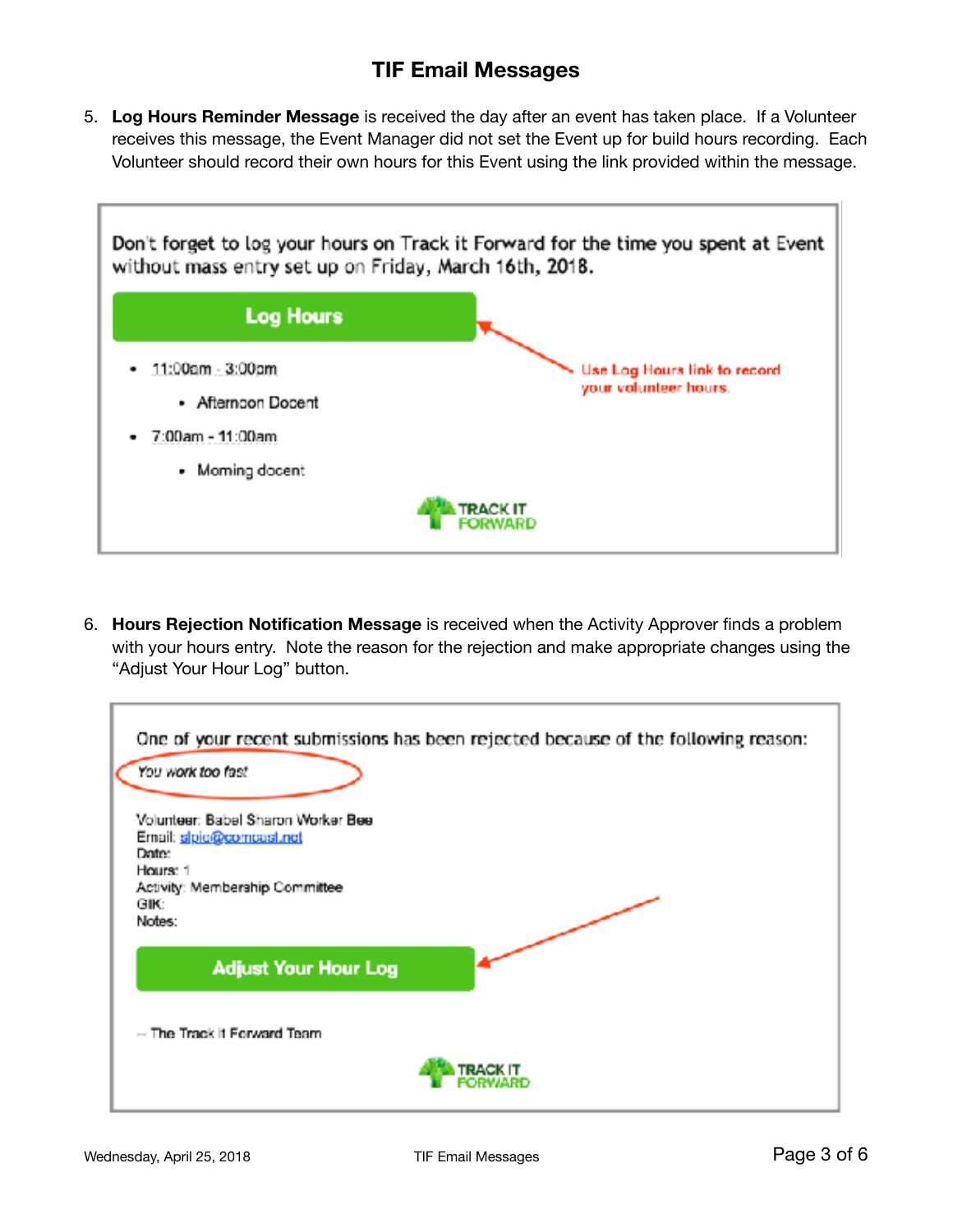#### **ACTIVITY APPROVER MESSAGES**

7. **Hours Approval Request Notification** is received when a Volunteer has entered hours in your area of approval. The response is to log into your TIF account and review for approval or rejection. This action should be done on a regular basis.

Perge Catherine has volunteered hours at your site. Volunteer: Perge Catherine Email: catherineperge@me.com Date: 04-01-2018 Hours: 3 Activity: Conservation Committee Volunteer Notes: Approve all recent submissions at your site page Village Improvement Association. -- The Track it Forward Team **TRACK IT** 

#### **EVENT MANAGER MESSAGES**

8. **Event Sign Up Notification** is received when a Volunteer has signed up for one of the events you manage. No response is needed. This is informational only.

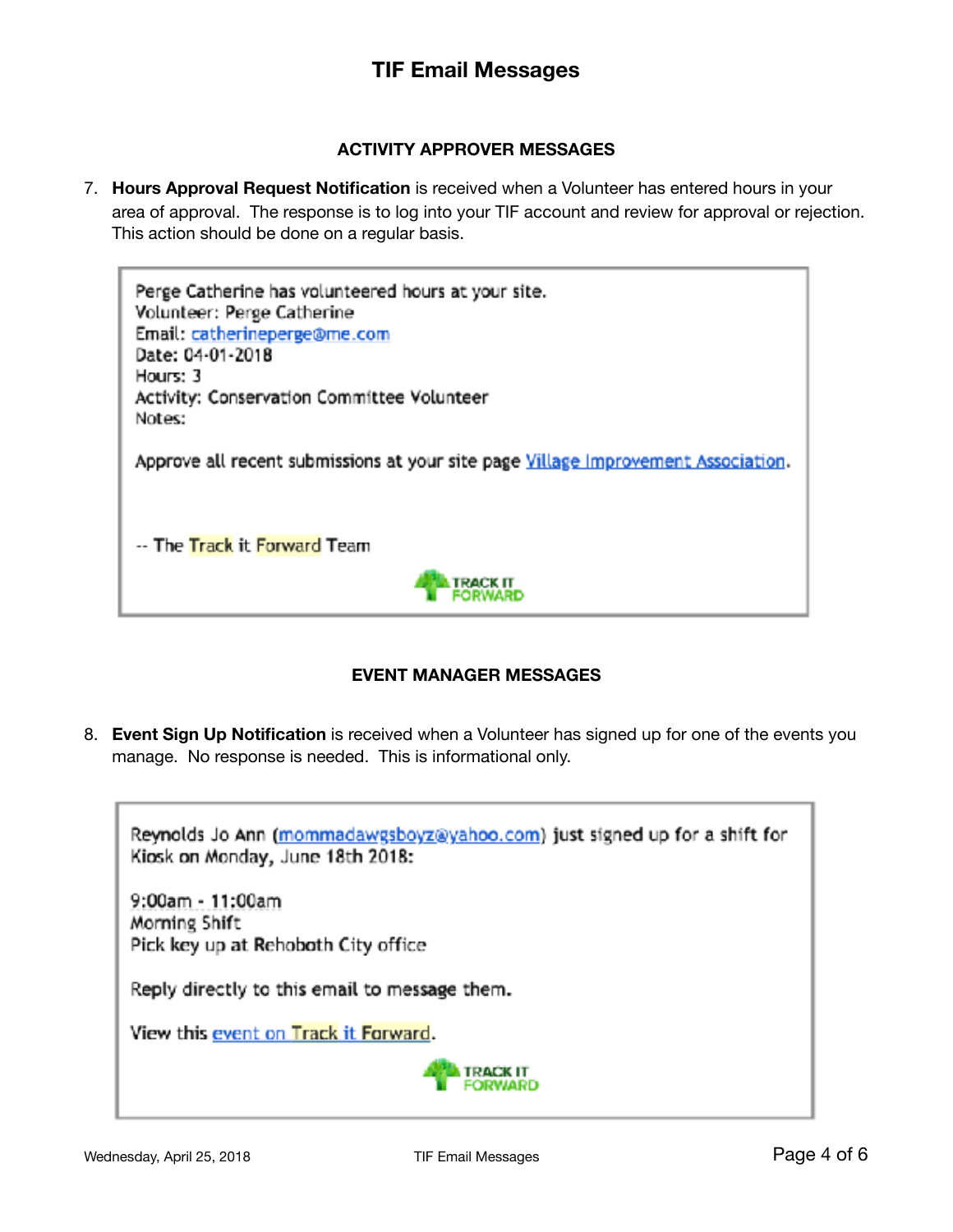9. **Event Sign Up with Message** is received with a Volunteer has signed up for one of the events you manage. Pay attention to the message sent in this notification. A response may be required.



10. **Event Sign Up Cancellation Notification** is received when a Volunteer has canceled their sign up for one of the events you manage. No response is needed on your part unless you need to urgently fill a volunteer slot.